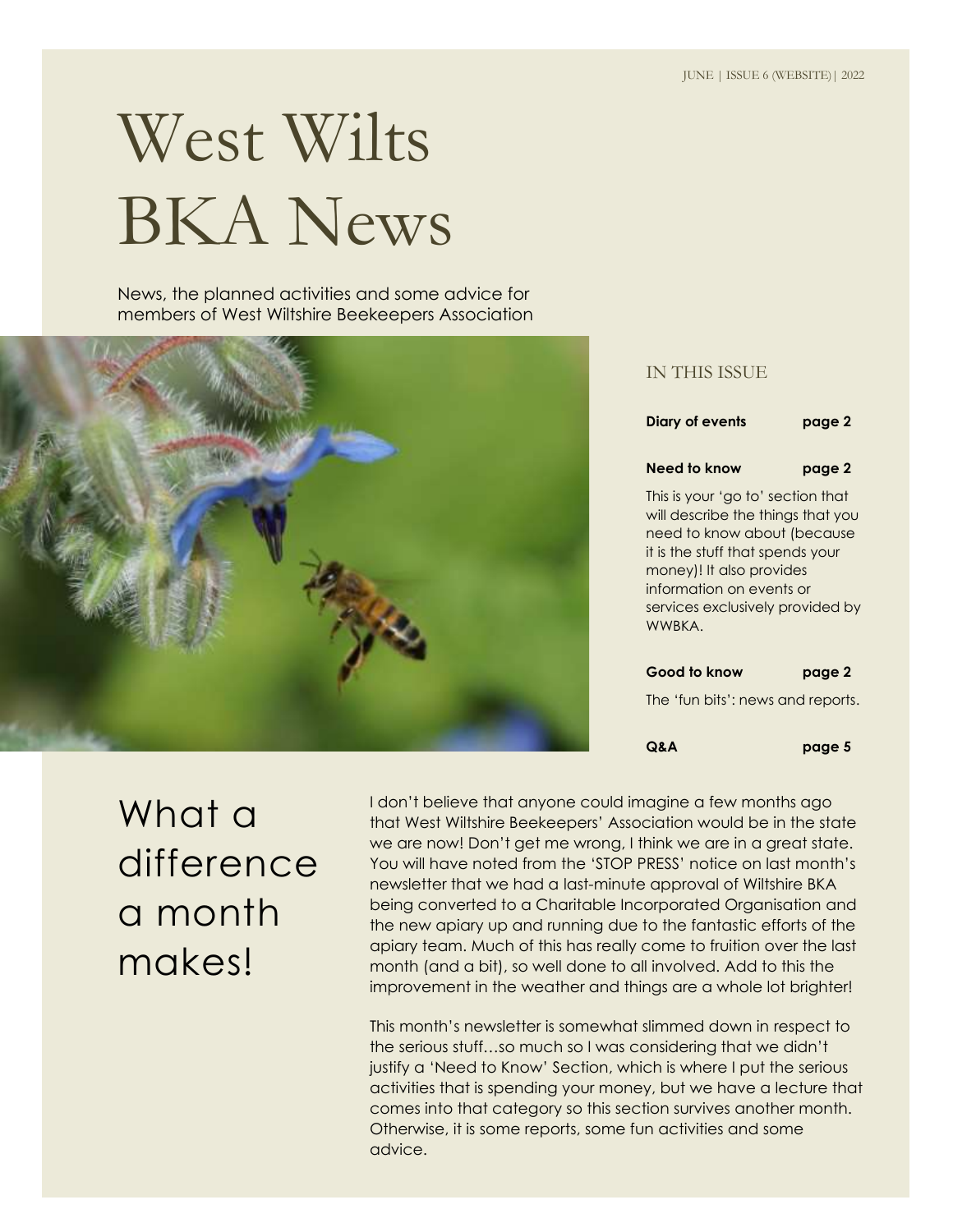<span id="page-1-0"></span>

# Diary of events

#### **June 2022**

Royal Bath and West Show - 2<sup>nd</sup>-4<sup>th</sup> June; nr Shepton Mallet

West Wilts BKA Lecture – 16th (Thursday), 7.30 pm. Trisha Marlow, A Comparison Between Beekeeping Practice in U.K. and Africa.

#### **September 2022**

Wilts BKA Honey Bee Health Day - 3<sup>rd</sup> September (Location to Be Confirmed)

#### **October 2022**

Wiltshire Bee and Honey Day – 8th October (Saturday); Corn Exchange, Devizes

<span id="page-1-1"></span>National Honey Show – 27th-29th October; Sandown Park Racecourse, Esher

# Need to know

#### **Lectures**

We have one lecture in the pipeline during June (a Zoom link will be sent to members):

#### **16th June: A Comparison Between Beekeeping Practice in U.K. and Africa.**

This presentation will be given on behalf of Bees Abroad which is a charity to promote locally appropriate beekeeping to enable participants to generate income to enhance their livelihoods, alleviate poverty and improve their quality of life. It does a lot of great work in Africa training beekeepers so that they can make a living from their craft.

# <span id="page-1-2"></span>Good to know

#### Royal Bath and West Show 2022

The Royal Bath and West Show is upon us a couple of days after this newsletter comes out and if you are coming to steward or help in the Bees and Honey Tent, we'll see you there. If you are just coming as a day visitor, please drop in to the Bees and Honey Tent to see a friendly face. It has been a great day out for many years and we hope that this year will be no change in the new format.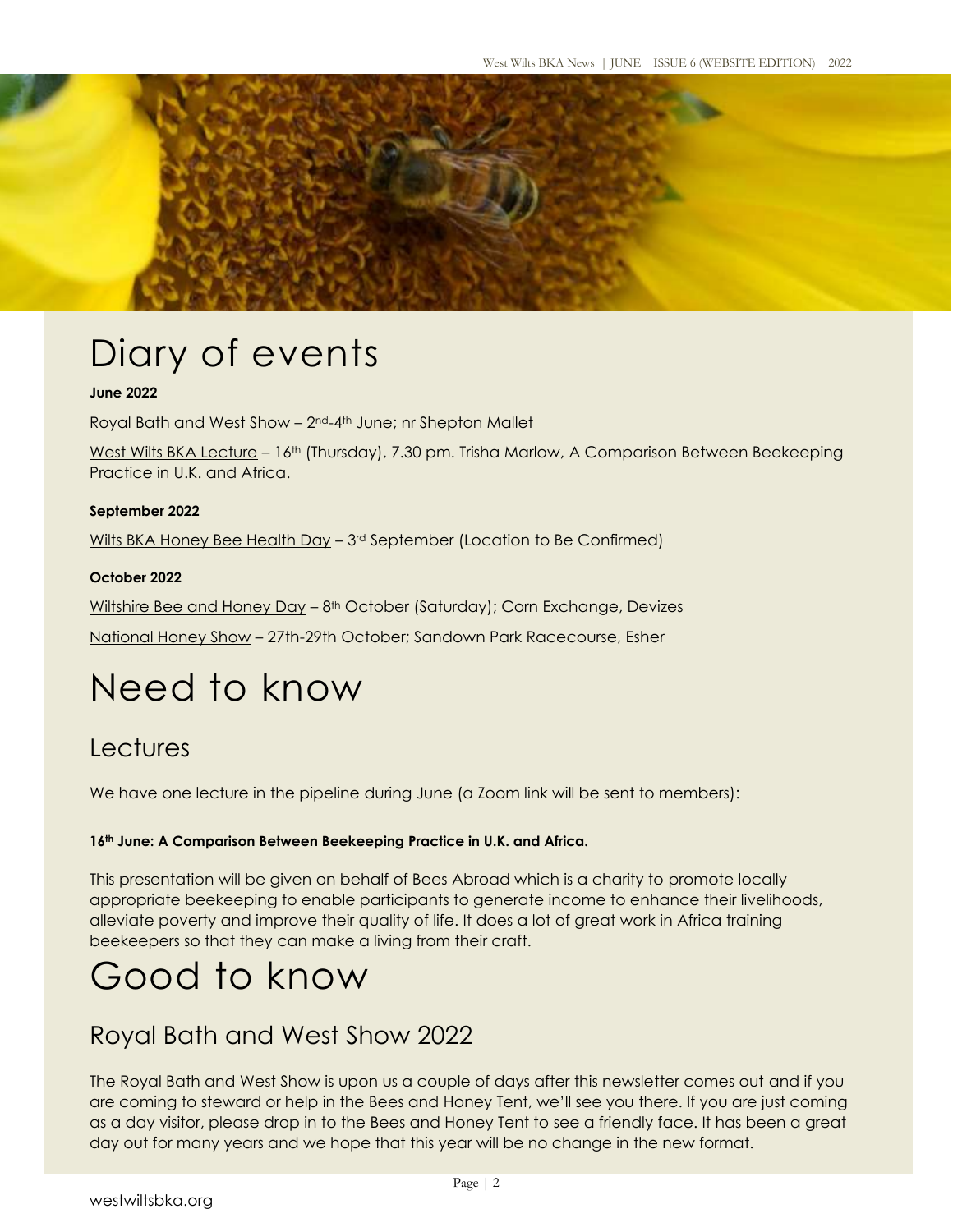### An abandoned hive

West Wilts BKA was offered an abandoned hive in May. It had been left by a beekeeper some years ago, but was still reported to have bees living inside. Our President was duly dispatched to inspect the hive and to see what was worth salvaging. He trekked over to see what he could find and to see if the hive could be signed over to the branch (he didn't want to take it as we were aware of a couple of cases of apparently abandoned hives being 'given' away when they were actually well managed and the beekeeper wasn't too impressed to find their hives missing!). Our President found the hive in some undergrowth (see photo) and duly approached to see what he could find.





The hive was a 14"x12" National with a Deep Roof.

On inspection there were bees entering the hive, but this wasn't a huge number, so our President opened the hive and inspected its contents. The hive did indeed seem to be abandoned and it had the remnants of a couple of incomplete wasps' nests (see photo) and the visiting bees were robbing whatever they could. The roof was full of wild comb (see photo) and there were a few stores inside. There was some undrawn foundation as well as some older brood comb (mainly in the roof).

Given that he couldn't determine what the original bees had died from and the robbing bees could be from any source he decided that this had the potential to be a reservoir for disease. He therefore suggested that the hive is destroyed to prevent any further cross-contamination and decided this was not suitable for further use.

There used to be a BBKA leaflet on abandoned hives, but this seems to have been discontinued. Our advice would be that if you believe a hive is abandoned, try to contact the landowner to see if they know the state of the colony and possibly leave a note in the hive (protected from the bees) to try to contact the beekeeper. Such hives can become reservoirs for disease and can become a nuisance for local beekeepers and the general public, so are best not left alone for long.

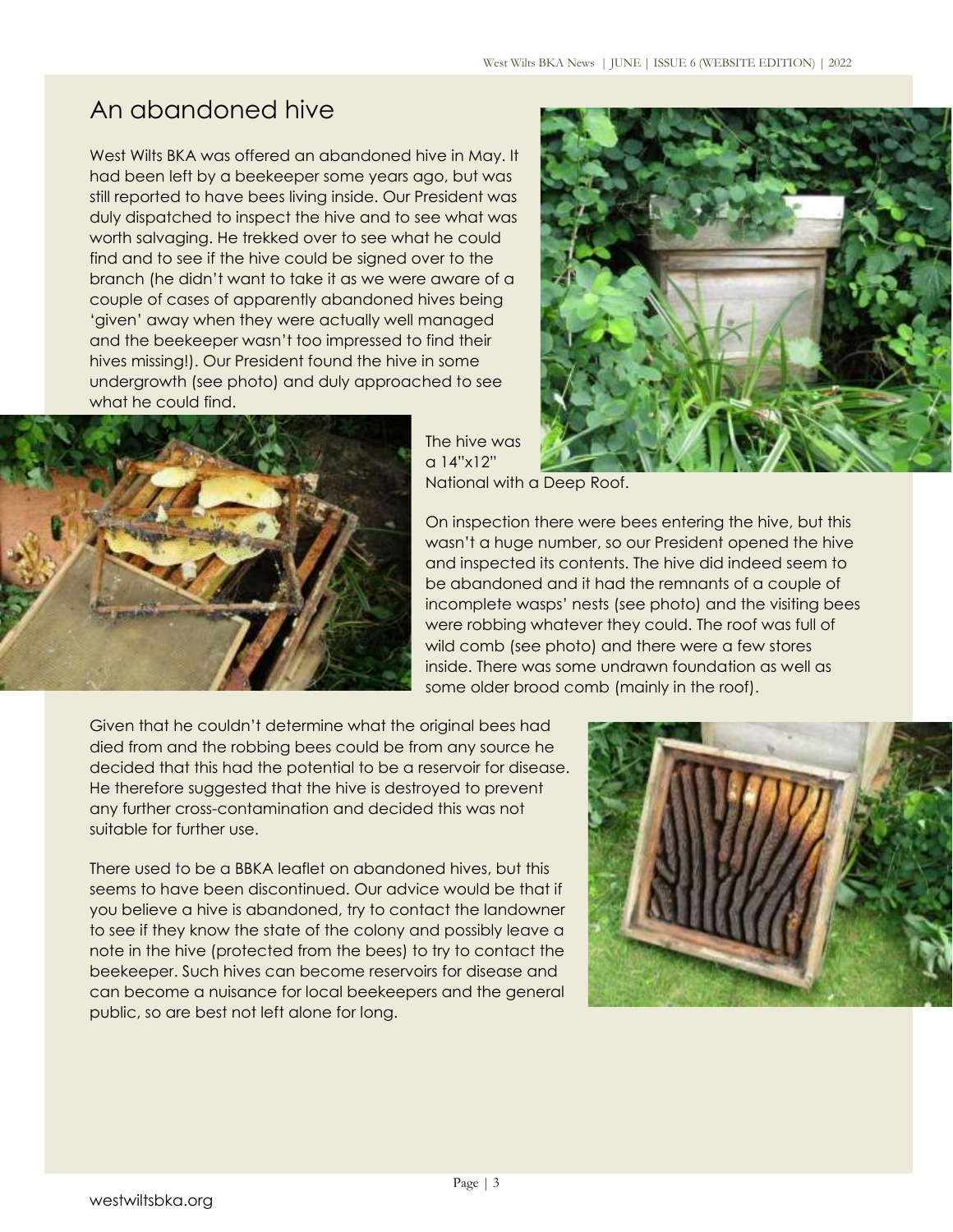#### From the library The Buzz about Bees – Jurgen Tautz

This is one of those books that is really informative and has the chance of changing your thinking about the colony of the honey bee. The author draws on relatively recent research, much of which was undertaken at his institution and extends the thinking of a honey bee colony from being a superorganism to compare it with a mammal. Whilst this may seem a rather great step his reasoning is remarkably logical:

- The honey bee colony has a low reproduction rate.
- The colony produces a milk to feed young.
- The colony operates at a temperature of about 35 degrees C, and
- The colony (as a whole) faces similar challenges to many mammals (predation, the need to forage, combatting the elements, etc.).



The author continues to discuss the way in which the colony addresses the challenges it faces.

The book provides a thorough and accessible grounding in the biology, social interaction, communication, behaviour and foraging of the bee. Accompanied with many beautiful photographs to illustrate the text, this is one of those books that has the ability to give a step-change in the reader's understanding of the bee.

Tautz's book is one of the books in the branch library which is available from loan. If you wish to borrow a book from the library, please check with the librarian.

### And finally…'The Beekeeper'

#### A new film with everyone's favourite beekeeper - Jason Statham

The internet is 'buzzing' about the casting of a movie which hopes to start filming later this year. The plot is being kept under close wraps but it is set to star Jason Statham (of 'The Fast and Furious' fame and others…apparently! (Ed.)). It is said to be:

*"a lightning-paced thriller that will follow an unconventional story with universal themes, deeply steeped in the mythology of Beekeeping."*

I don't think I have ever associated such a sentence with beekeeping, but since the plot is shrouded in mystery we can start with the assumption that the '*unconventional story with universal themes'* must tread into the controversial territory of non-British Standard hives, hive tool use or treatment free beekeeping.

However, deeper research has revealed one website may have let more slip than they should because they describe *'the expectation that this will be a high-octane movie'*…so that can only mean the 'universal theme' and 'mythology' of getting the smoker lit and keeping it going. Given that the fumes from high-octane fuels are typically hazardous to bees and they burn at a high temperature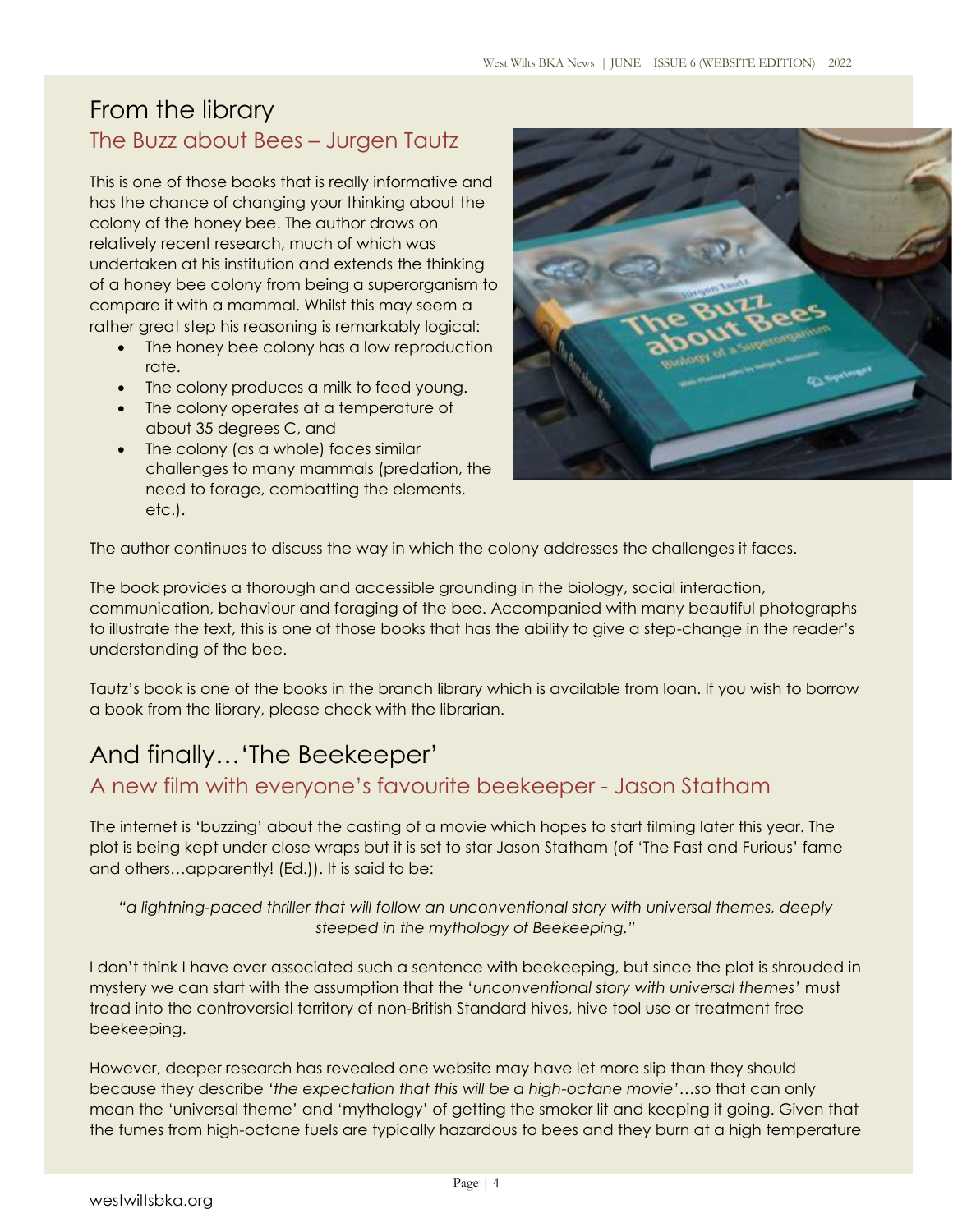I can only imagine that they must have a heat exchanger and particulate strippers on the smoker or I can see local BKAs having to correct another piece of poor advice relating to beekeeping!

It does make you wonder though…there is a human element to this film, so next time you are at the apiary have a look around and decide just who of your branch members looks like their bee suit has that extra tailoring so they are ready to spring from mild-mannered beekeeper to an action-hero.

I also understand that the script has been purchased for a seven-figure sum, so as soon as this edition is out, I will be on the phone to Hollywood to see if anyone is after the plot behind the West Wilts BKA Newsletter!

We won't know the full extent of the content until the film is released next year so until then we'll just have to guess.

# <span id="page-4-0"></span>Q&A

At the apiary session, a lot of questions were asked by those that had been on the Introduction to Beekeeping Course. Some of which are not that intuitive, so we have selected some of them to answer to a wider audience here:

### What should I keep in my hive records?

That is a great question because it really depends upon what you want out of you records. The simplest response to that "it is best to record what you saw during one inspection to tell you how to plan the next inspection, but it is also an essential way of monitoring the performance of each colony". This means you can work out which hives you want to work on, which you want to watch and which you want to breed from.

There are a number of aspects that may be regarded as essential in a hive record, such as whether the colony is queen-right (queen seen, eggs seen, etc.), the presence of queen cells, the size of brood, the amount of stores, health of the colony, varroa severity, temper, feed given and the weather during the inspection. In addition to these there may be colony attributes that you want to identify if you want to breed your bees. These can include the addition of supers, nervousness of the bees (running all over the comb), fecundity, the use of propolis and the hive cleanliness.

The BBKA have a specimen record sheet on their website at [https://www.bbka.org.uk/bbka-hive](https://www.bbka.org.uk/bbka-hive-keeping-record-system)[keeping-record-system.](https://www.bbka.org.uk/bbka-hive-keeping-record-system) Whilst a variety of recording systems exist it is best to record the information in a simple format. There is little point in using a scale that is too fine (such as a ten-point or even a hundred-point scale); if it is possible to discriminate between a temper of 2/10 or 3/10, then you are doing well…but I would suggest that the recorder is losing perspective in that the temper is low and needs dealing with!

A five-point scale that relates to good, above average, average, below average and poor is widely recommended…quite whether this a score of 5 to 1, 2 to -2 or A to E is up to you (although I would question the psychology of giving some nasty bees a score of one 'gold star' in the hope they aim for five 'gold stars'…they just don't respond to encouragement like that!).

Record keeping is an essential way of monitoring your progress and when you do come to compare colonies at the end of the year, only compare within a single apiary – do not try to compare across apiaries because there are too many variables. Only through keeping records can you see whether you are meeting your aims in improving your stock over the years.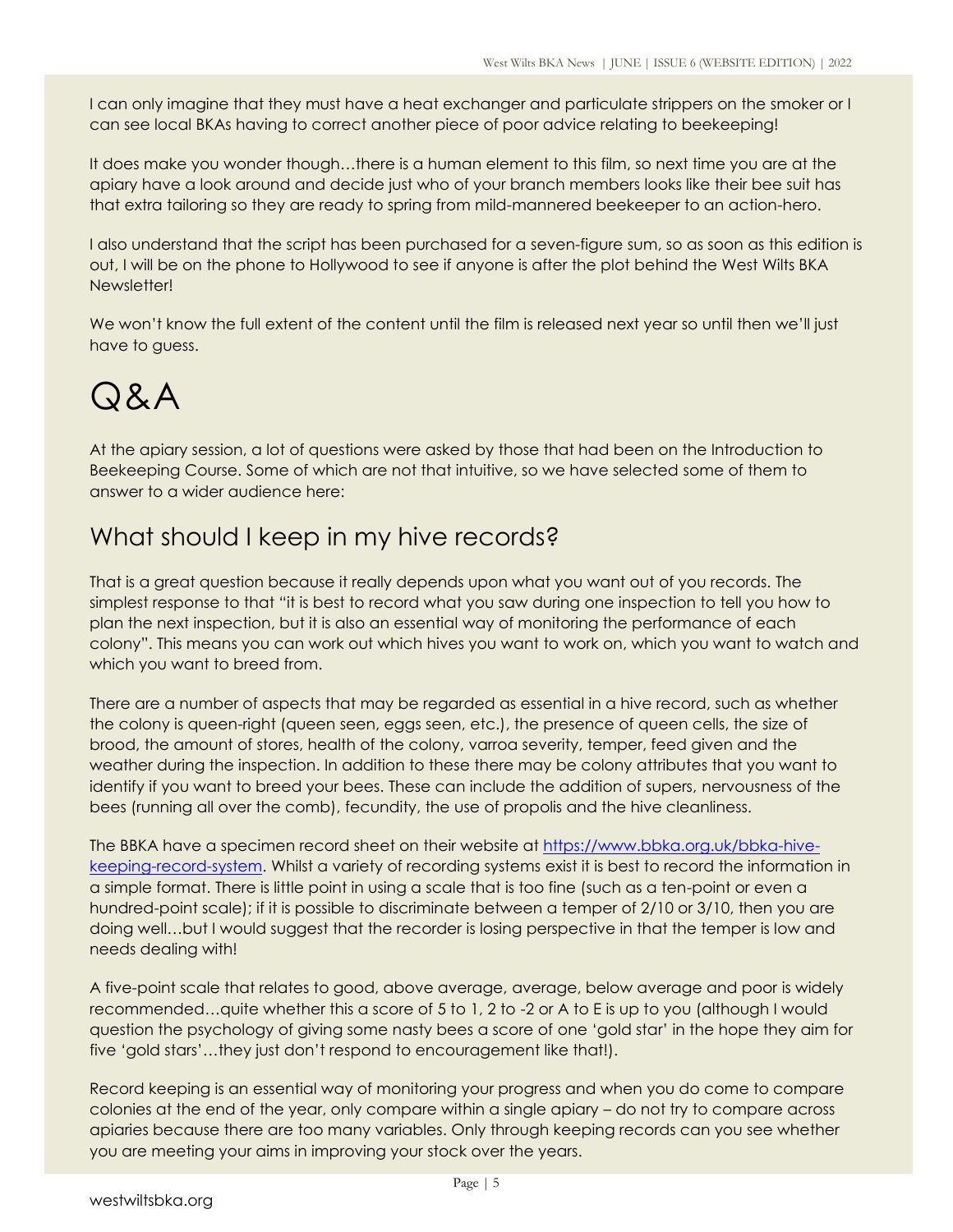### When is the right time to re-queen my hive?

The answer is really it depends on the reason you are requeening. If you are requeening because the queen is failing or the colony is aggressive, then the answer is "as soon as possible". If you are requeening because you want a young queen going into winter, then later in the year is acceptable, but you want to allow enough time for her to lay a good brood of winter bees. It also depends on the source of your new queen if you don't know anything about her temperament, or how well mated she is, it is a good idea to get her going in a nuc to monitor her. Then requeen the old colony…and of course if the old queen is just a 'bit older than you would like', then you can get her going in a nuc and try to over-winter her. The worst outcomes are you have a dirty nuc with dead bees, you have a drone laying queen or laying workers…the best outcome is you have a spare queen to tide you over if you have any other colony problems.

### Why do you lever the frames with your hive tool side into the frames?

The simple answer is that this is the way that is often taught, but I appreciate that many people use the hive tool 'face on'. If you are not sure what I mean, please have a look at the images below.I mean, please have a look at the images below.



Here is my reasoning:

- 1. Using the tool 'side in' means that the lever forcing the frames apart is shorter than using the tool 'face on'. This provides greater force and more control (because a given movement of the hand results in a smaller movement of the frame 'side on'). I had one colony of bees that were prolific users of propolis – I needed as much force and control as I could get because the frames would 'spring apart' each week. I also found with these that if I wasn't careful and had freed one end of the frame the second end would stick and the frame end that was free would spring open and crush any bees. I now place a hand over the top of the frame to stop this happening.
- 2. Using the tool 'face on' means that your hand is over the brood nest. It is therefore visible to the hive occupants and it can cause the bees to 'lift up'. Using the tool 'side in' means your hand is outside the brood box.

Of course, a J-tool provides a mix of this anyway – the tool lever is about the same length as a conventional tool 'face in' and the lever is outside the brood nest when used.

IF YOU HAVE ANY QUESTIONS, PLEASE SEND THEM IN OR ASK AT THE APIARY.